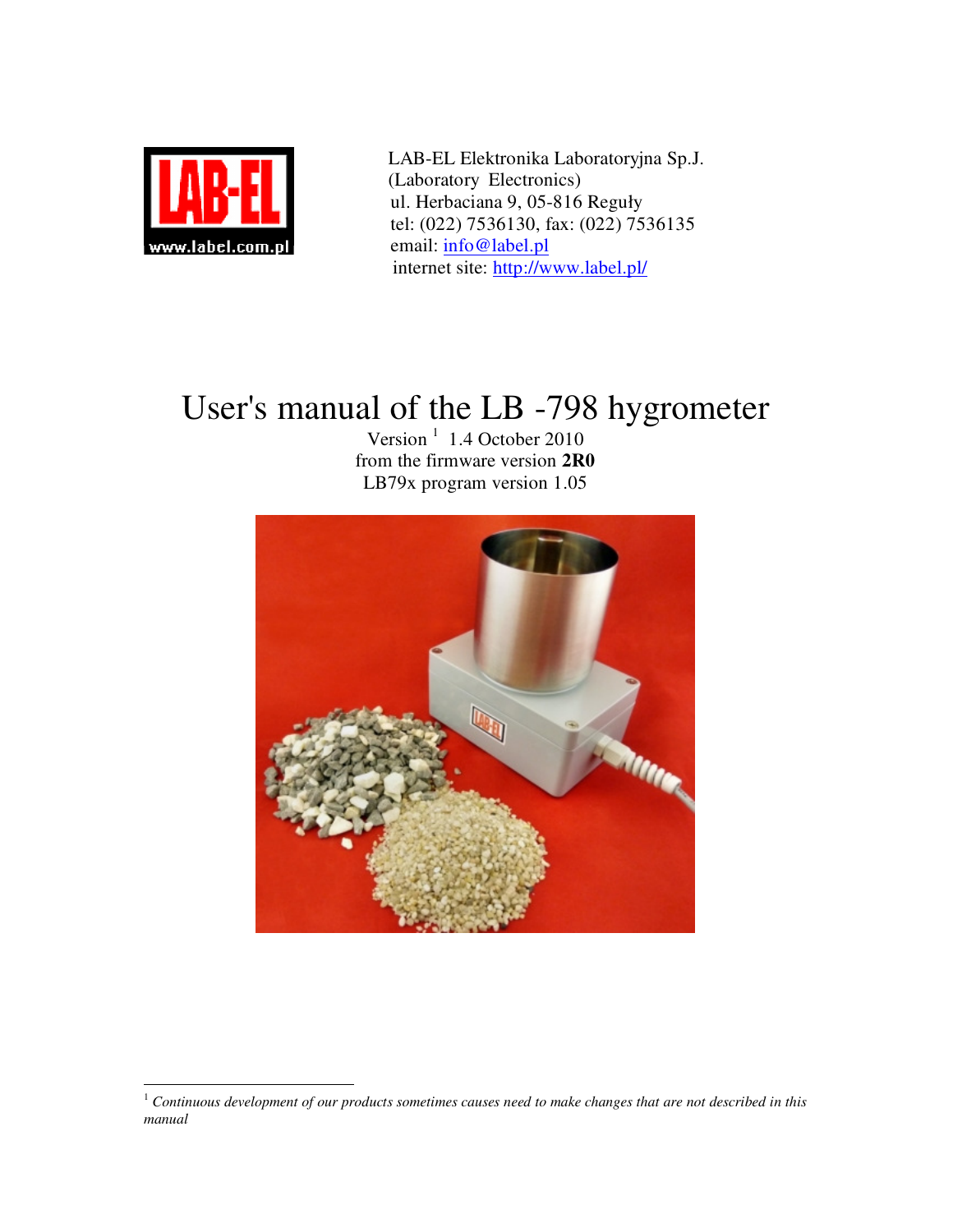## **CONTENTS**

| 1. |                                                                                       |  |
|----|---------------------------------------------------------------------------------------|--|
|    |                                                                                       |  |
|    |                                                                                       |  |
| 2. |                                                                                       |  |
|    |                                                                                       |  |
|    |                                                                                       |  |
|    |                                                                                       |  |
|    |                                                                                       |  |
|    |                                                                                       |  |
|    |                                                                                       |  |
|    | 2.7.4 Entering the characteristics of the material to the meter memory – operation of |  |
|    |                                                                                       |  |
|    | 2.9.6 Signaling the operation mode of LB-796 as a reading panel 16                    |  |
|    |                                                                                       |  |
|    |                                                                                       |  |
| 3. |                                                                                       |  |
|    |                                                                                       |  |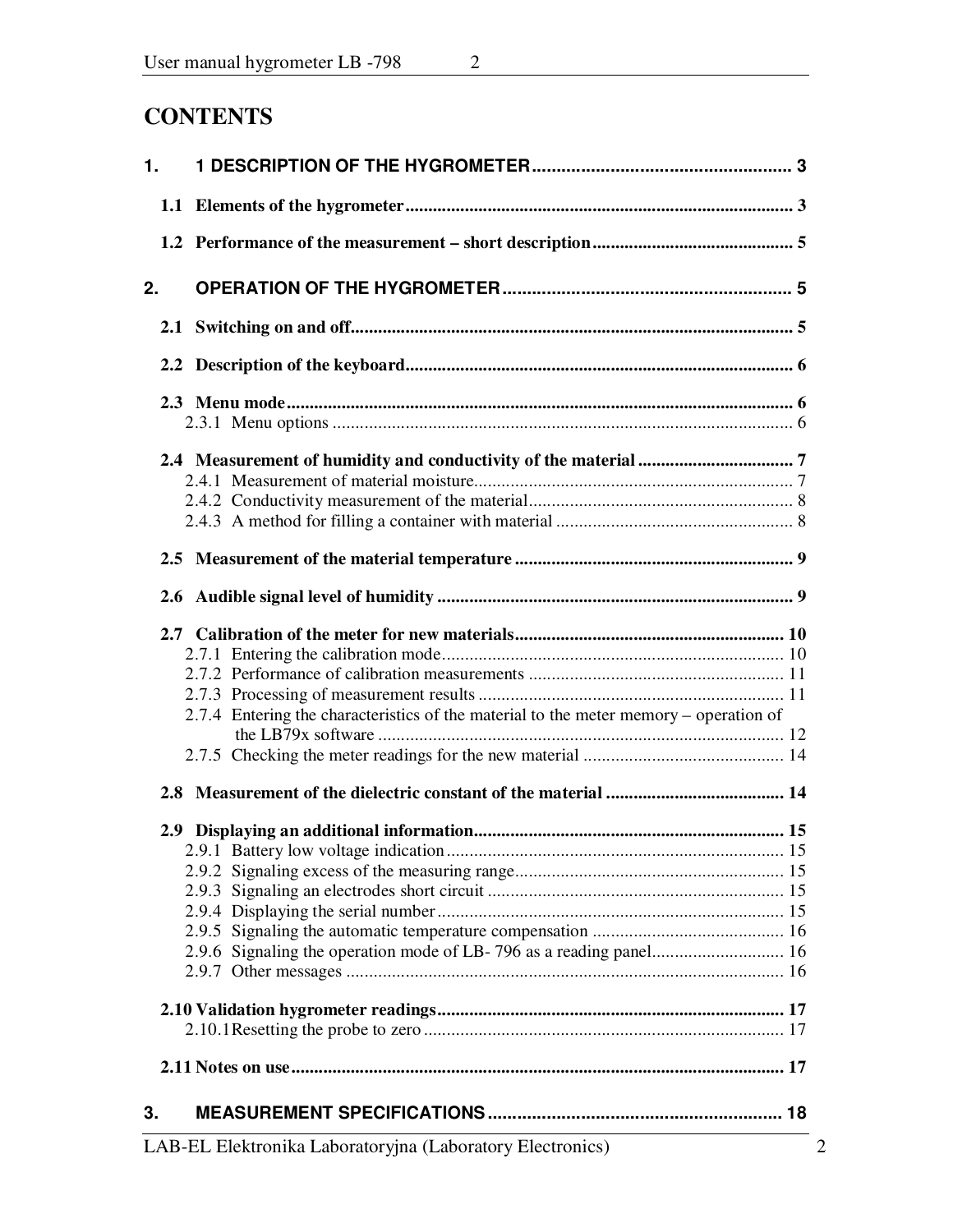### **1. 1 Description of the hygrometer**

LB -798 materials hygrometer is designed to measure a moisture of bulk materials, especially construction aggregate, for example sand, grain and other materials with a grain diameter up to several millimeters. You can save to the memory the characteristics of the materials of any user (up to 50 characteristics) using the LB79x. Calibration of the meter for the new material may be performed by an User or the LAB- EL lab after delivery of material samples.

The operating principle of hygrometer is based on the measurement of constant of dielectric material by a capacitive method. The measured material should be poured to the container (350 ml capacity), which belongs to the meter equipment. The dielectric constant of a dry material such as sand is about 4, while the dielectric constant of water is 80. Wet sand has intermediate dielectric constant values - on this basis the moisture is calculated. In addition, it is possible to estimate the conductivity of the material and to measure its temperature (using the internal sensor is connected to the lower part of the container).

The hygrometer is not a stand-alone device and the panel LB- 796P (or LB- 796A) is required to read the results of measurements.

The main characteristics set hygrometer LB- 796P + LB-798 are as follows:

- easy to read LCD display, energy-efficient measuring microprocessor
- meter can be calibrated for any material supplied by the user to the lab the calibration parameters are stored in non-volatile memory of the meter (it is possible to store up to 50 types of materials), you can get the meter calibration certificate for the type of material,
- temperature measurement with a sensor built in the meter for the range of 20...70 °C, it is also possible to measure temperature using the optional external sensor TL-2/796/DB9 which may be connected to the panel LB- 796,
- battery powered,
- measurement of the dielectric constant of the material
- ability to measure the conductivity of the material,
- sound signaling of humidity level after crossing preset humidity threshold
- the hygrometer automatic switch off after 3 minutes of inactivity,
- signaling of the measuring range exceed,
- remembering of the last selected material,
- short circuit signaling of the meter electrodes this way we obtain an unambiguous measurement of humidity,
- Battery low voltage indication
- auto-zero function when you turn on the meter, it is also possible to reset on request.

### **1.1 Elements of the hygrometer**

Location of elements on the LB- 796P panel, which are accessible for the user, is presented one the Figure 1.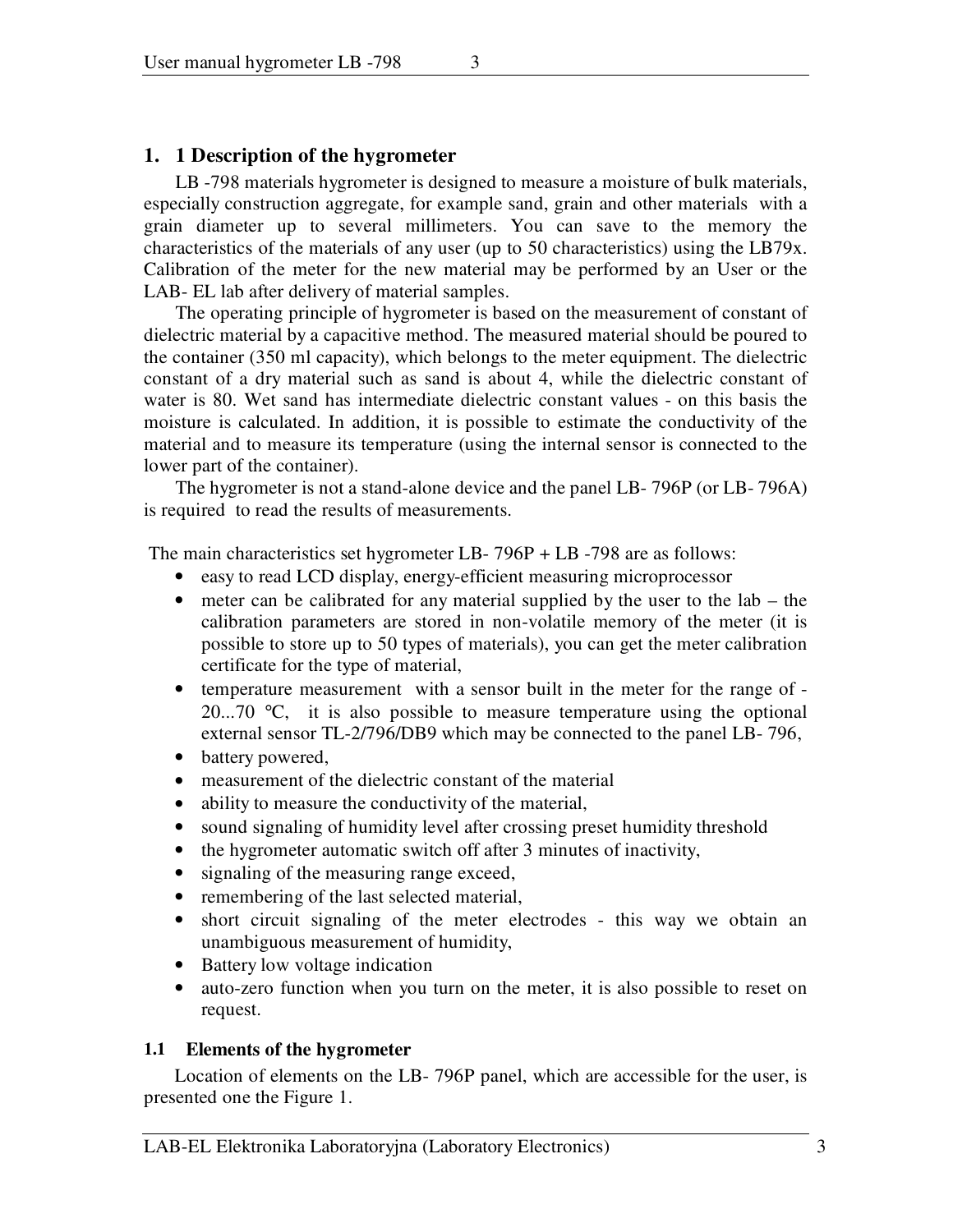- A 3.5 digit LCD display,
- $\bullet$  B keyboard,
- C multifunction socket for connecting:
	- o LB-798 hygrometer,
	- o external thermometer TL-2/796/DB9,



**Figure 1 Panel LB-796P – view from the keyboard** 

From the bottom there is an access to the battery. The hygrometer set includes:

- LB -798 hygrometer + LB- 796P reading panel (or LB- 796A)
- communication cable LB-79xRS with power supply optional with the LB79x calibration software,
- the converter LB-376c optionally together with a calibration program LB79x.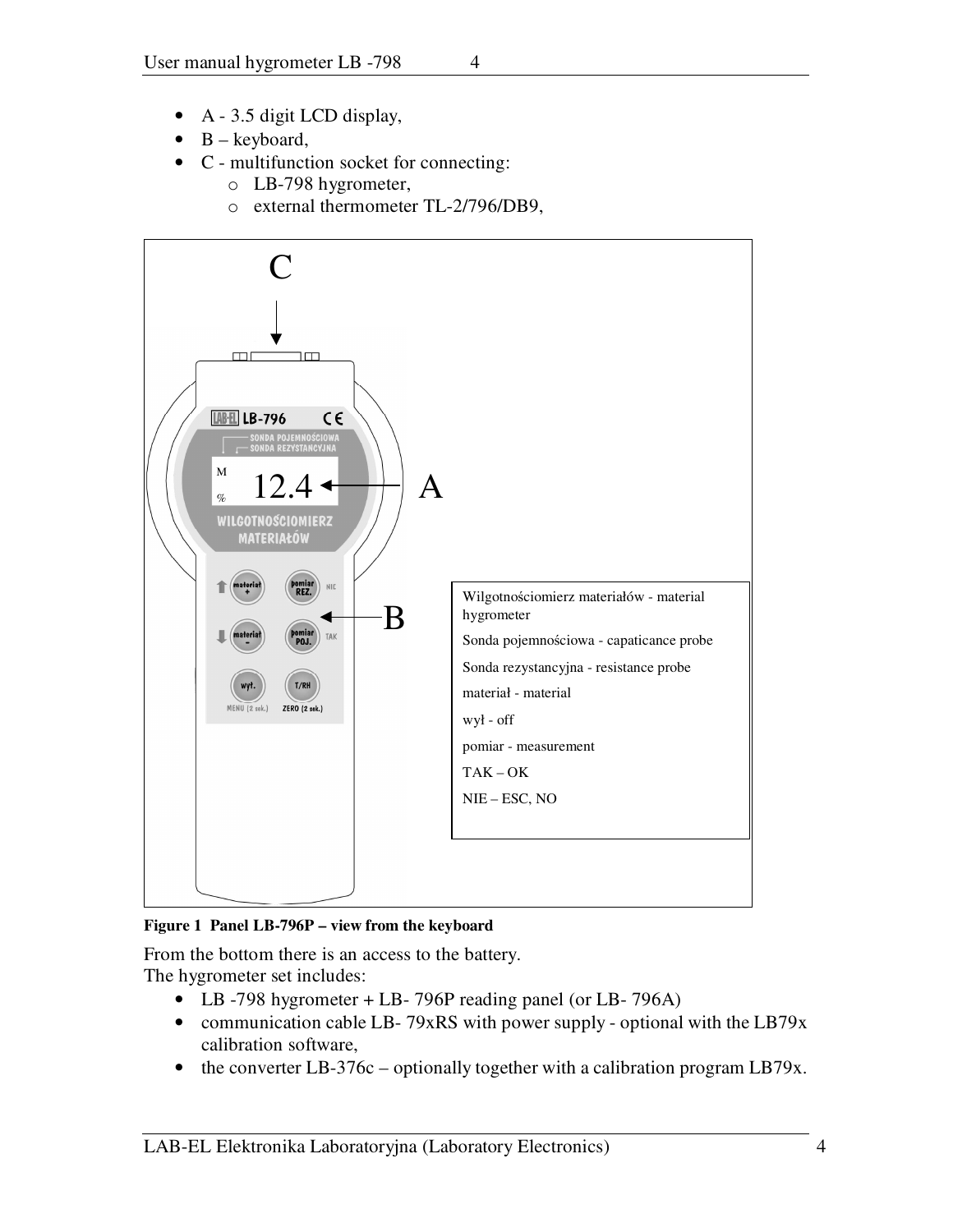### **1.2 Performance of the measurement – short description**

This chapter presents a short description of the material moisture measurement, the conductivity of the material and the temperature of the material. More details regarding operation of the meter is presented in the Chapter 2, you should be aware of them.

To measure the moisture content one should perform the following activities:

- connect hygrometer LB-798 and LB- reading panel 796 (to the socket labeled C in Figure 1), attached to the socket with the screws included in the plug probe,
- pour the material into a container **to full** (see chapter *"Method for filling a container with material"* )**,**
- wait for the stabilization of temperature, if the material has a different temperature than the hygrometer,
- press any button to turn the meter on except the "wyl" (off) button. wait for the appearance of the "798" inscription and press the "Pomiar POJ" (moisture measurement) button,
- the display will show the "CAL" inscription, which indicates auto-zeroing of the meter and then the symbol of recently selected material, the symbol  $\partial \hat{f}$ shown on the screen will inform, that the moisture measurement mode is on.
- choose the right material by pressing the "material+ or material-" (material), you will see its three-character code, a list of materials stored in the meter and the corresponding codes can be found in an **additional annex** to the manual,
- Press the "Pomiar POJ" button again the character % with the measurement of humidity will be displayed on the screen,
- If the measurement result is blinking, it means exceeding the measuring range,
- when you press the "Pomiar REZ." (resistance measurement) button, the conductivity of the material will be displayed in mS / m (miliSimens / meter) about the resistance measurement activity will inform you the symbol  $\overline{M}$  on the screen,
- after pressing the T/RH the temperature of the material will be displayed, the activity mode is indicated by temperature symbol °C.

### **2. Operation of the hygrometer**

### **2.1 Switching on and off**

Before switching on, the device must be connected to reading panel LB- 796 and LB -798 probe (socket labeled as C in Figure 1).

Turning the panel on may be done with any button other than the "wył" (off) button, which is for the switching off. After you turn the display moisture meter on, for a moment internal firmware version of panel LB- 796 will display with a single letter version of the meter, for example:



and then the firmware version of the connected probe will be shown, for example: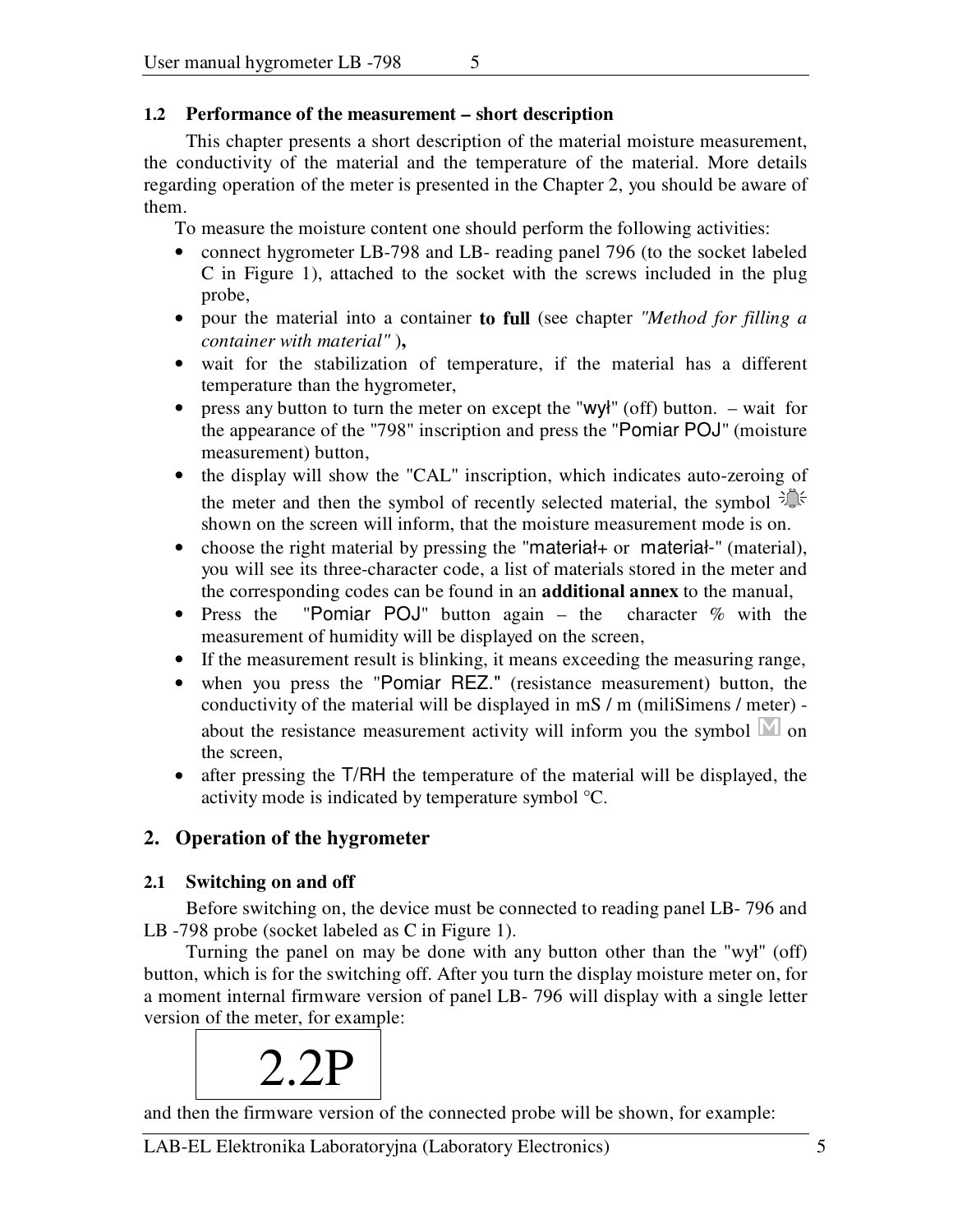1.2

and after a moment the symbol of connected probe:



During displaying of these inscriptions, there is carried out initial testing of the instrument. The meter is equipped with **auto off function** – it activates after 3 minutes after the last pressing of any key on the keyboard, and when the result of the humidity measurement has not changed in that time by more than 10% of the measuring range (auto off will switch off after 10 minutes regardless of this condition). If the hygrometer does not react for attempt to switch off with the keyboard, remove the batteries and re-insert them back.

### **2.2 Description of the keyboard**

The reading panel LB-796 is equipped with a 6- button keypad. There are two modes of operation:

- measurement mode button functions are described in black,
- menu mode button functions are described in blue (see *Menu Mode*).

In the measurement mode buttons have the following meanings:

- Pomiar POJ. Starts measuring humidity
- Pomiar REZ. Starts measuring the conductivity,
- T/RH starts measuring temperature,
- material+ material selection (scroll forward by one material)
- material- material selection (scroll back by one material)
- wył. (off) turns off the device.

### **2.3 Menu mode**

From version 2.0 software, the meter is equipped with a 6 press button keyboard with the menu mode. Button functions in the menu mode are marked **in blue:**

- MENU (2 sec.) to start the menu mode, you may press it and hold for 2 seconds until the menu mode starts, release of the button earlier than 2 seconds will turn off the meter (the function of this button is shared with a button, which turns off the meter).
- $\uparrow$  up arrow is used to select menu options or to set various parameters in the menu (increasing parameter)
- $\downarrow$  down arrow is used to select menu options, or to set various parameters in the menu (decreasing parameter)
- TAK (YES) enter the selected menu item or approval of an adjustable parameter in menu,
- NIE (NO) exit from the menu (or go up one level in the menu).

### **2.3.1 Menu options**

• **bu** - threshold activation for audible signals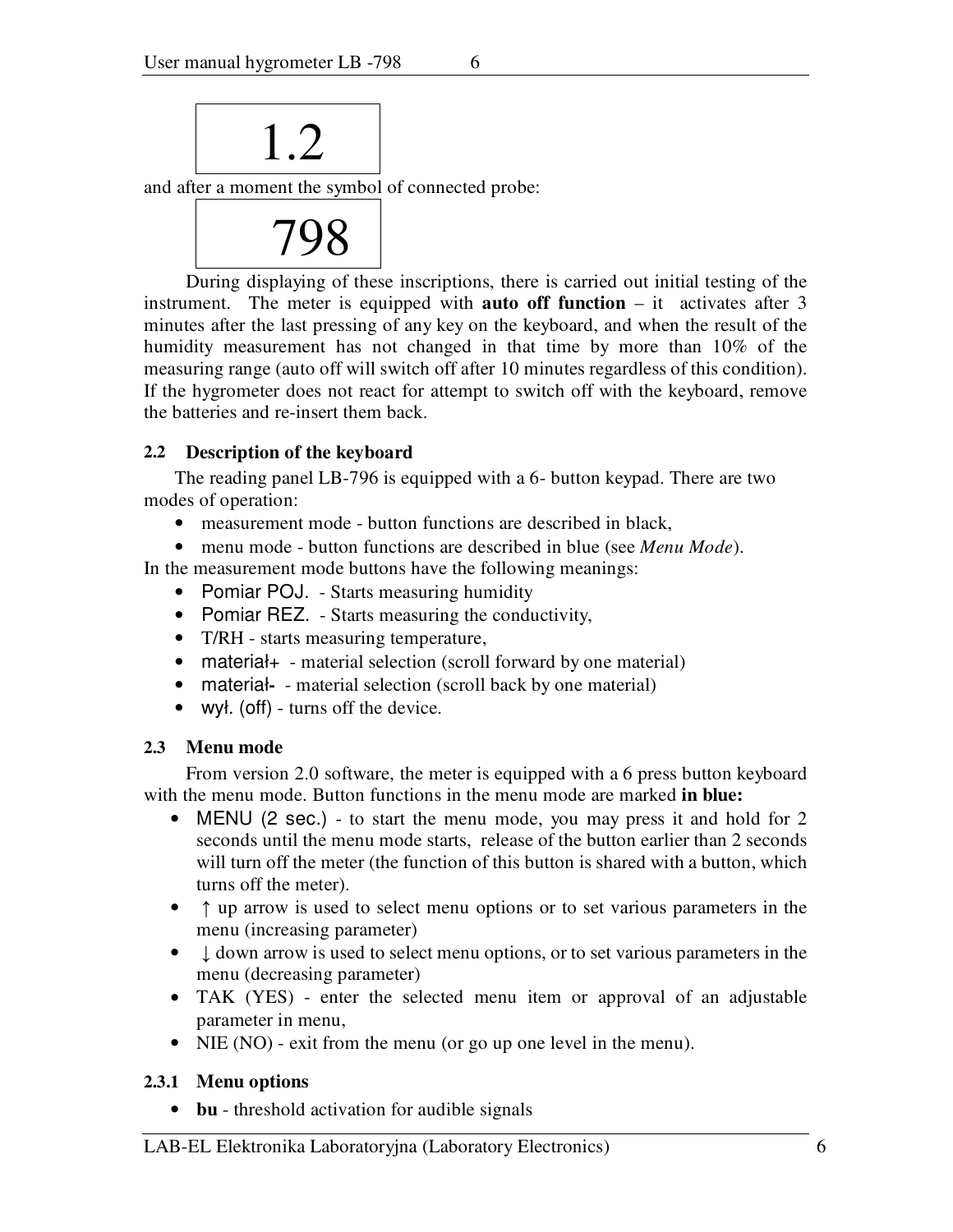- **Pro**  calibration mode, selecting this mode will input in calibration mode (you cannot exit this mode by pressing the "NIE" (NO) button - you have to turn off the meter).
- **nr** (no) displays serial number of probe LB -798.

### **2.4 Measurement of humidity and conductivity of the material**

### **2.4.1 Measurement of material moisture**

Material moisture measurement should be carried out as follows:

- connect hygrometer LB -798 and LB- reading panel 796 (to the socket labeled C in Figure 1), attached to the socket with the screws included in the plug probe,
- pour the material into a container **to full** (see chapter *"Method for filling a container with material"* )**,**
- wait for the stabilization of temperature, if the material has a different temperature than the hygrometer,
- after turning the hygrometer display, when the 798 inscription shows, press "Pomiar POJ" button - the display will read after a moment:



indicating the auto-zeroing of capacitance probe (**at the time do not touch the probe electrode**) and the symbol for the last selected material will show. The displayed symbol  $\frac{1}{2}$ , informs that an activity of humidity measurement mode is on.

- by pressing the "materiał+" button or "materiał+" button select the material code, which moisture has to be measured. This code will show up on the display. The list of available materials and corresponding codes may be found in **an additional annex** to the manual,
- Press the "Pomiar POJ" button again the character % will show on the display with some humidity measurement result (lower measurement range),

$$
\begin{array}{c|c}\n\ast & 21.3\n\end{array}
$$

- If the measurement result is blinking, it means exceeding the measuring range,
- when the display shows alternately with the measurement of humidity message like this:

$$
\boxed{\begin{array}{c}\n\text{if } \\
\text{if } \\
\text{if } \\
\text{if } \\
\text{if } \\
\text{if } \\
\text{if } \\
\text{if } \\
\text{if } \\
\text{if } \\
\text{if } \\
\text{if } \\
\text{if } \\
\text{if } \\
\text{if } \\
\text{if } \\
\text{if } \\
\text{if } \\
\text{if } \\
\text{if } \\
\text{if } \\
\text{if } \\
\text{if } \\
\text{if } \\
\text{if } \\
\text{if } \\
\text{if } \\
\text{if } \\
\text{if } \\
\text{if } \\
\text{if } \\
\text{if } \\
\text{if } \\
\text{if } \\
\text{if } \\
\text{if } \\
\text{if } \\
\text{if } \\
\text{if } \\
\text{if } \\
\text{if } \\
\text{if } \\
\text{if } \\
\text{if } \\
\text{if } \\
\text{if } \\
\text{if } \\
\text{if } \\
\text{if } \\
\text{if } \\
\text{if } \\
\text{if } \\
\text{if } \\
\text{if } \\
\text{if } \\
\text{if } \\
\text{if } \\
\text{if } \\
\text{if } \\
\text{if } \\
\text{if } \\
\text{if } \\
\text{if } \\
\text{if } \\
\text{if } \\
\text{if } \\
\text{if } \\
\text{if } \\
\text{if } \\
\text{if } \\
\text{if } \\
\text{if } \\
\text{if } \\
\text{if } \\
\text{if } \\
\text{if } \\
\text{if } \\
\text{if } \\
\text{if } \\
\text{if } \\
\text{if } \\
\text{if } \\
\text{if } \\
\text{if } \\
\text{if } \\
\text{if } \\
\text{if } \\
\text{if } \\
\text{if } \\
\text{if } \\
\text{if } \\
\text{if } \\
\text{if } \\
\text{if } \\
\text{if } \\
\text{if } \\
\text{if } \\
\text{if } \\
\text{if } \\
\text{if } \\
\text{if } \\
\text{if } \\
\text{if } \\
\text{if } \\
\text{if } \\
\text{if } \\
\text{if } \\
\text{if } \\
\text{if } \\
\text{if } \\
\text{if } \\
\text{if } \\
\text{if } \\
\text{if } \\
\text{if } \\
\text{if } \\
\text{if } \\
\text{if } \\
\text{if } \\
\text{if } \\
\text{if } \\
\text{if } \\
\text{if } \\
\text{if } \\
\text{if } \\
$$

this means that the probe electrodes short circuit (too high a conductivity of the material caused by salinity). The measurement result may be incorrect.

• during the measurement of the moisture flashes  $\degree C$ , this means that the active temperature compensation for material moisture is on.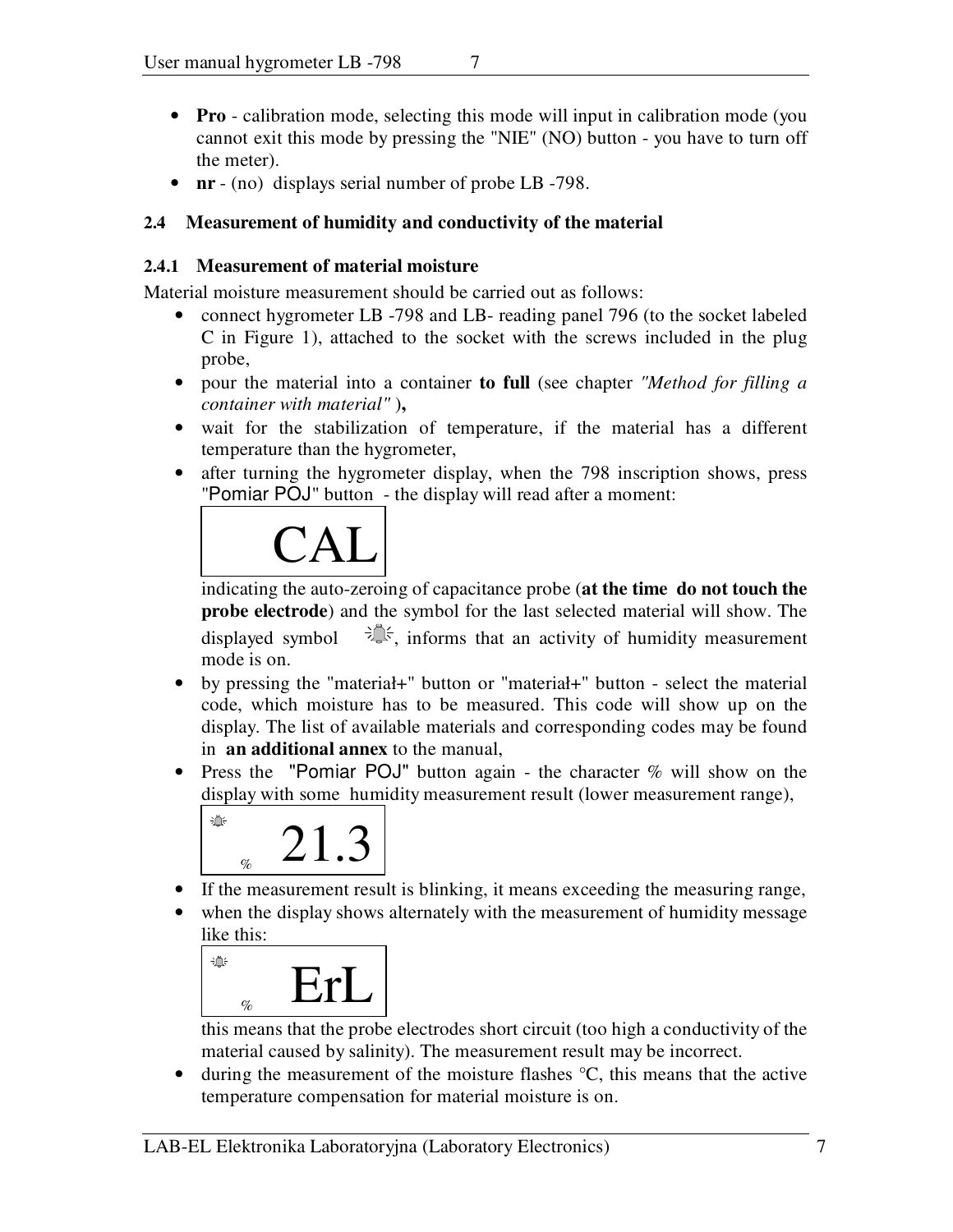• it is possible to set the moisture threshold, from which the system beeps (see chapter *Sound signal of the moisture level*).

### **2.4.2 Conductivity measurement of the material**

Conductivity measurement of the material should be carried out as follows:

- connect hygrometer LB -798 and LB- reading panel 796 (to the socket labeled C in Figure 1), attached to the socket with the screws included in the plug probe,
- pour the material into a container **to full** (see chapter *"Method for filling a container with material"* )**,**
- wait for the stabilization of temperature, if the material has a different temperature than the hygrometer,
- after turning the hygrometer on, when the display will show **798** inscription press Pomiar REZ button. - the display will read for a moment:



indicating the auto-zeroing capacitance probe (**do not touch at the time the probe electrode**) and then some conductivity measurement result in mS / m (miliSimens / meter) will display,

$$
\bullet .2
$$

• when the display shows alternately with the measurement of conductivity message like this:



this means that the probe electrodes short circuit (too high a conductivity of the material caused by salinity).

• conductivity of the material should not be confused with the conductivity of water in the material.

### **2.4.3 A method for filling a container with material**

The method of electrodes placing in the material has a **decisive influence** on the accuracy of the measurement of humidity and conductivity of the material. First of all, **the container must be filled to full**, to obtain the correct measurement result. There are two ways to pour material to the container:

- with manual compaction of the material,
- without compaction.

It is important that the material does not create air bubbles that cause a downward deviation of the measurement result. For construction aggregates measurement, it is necessary to feed the container with a tablespoon, by layers at about 2cm, compacting aggregate at every layer (with a spoon). For other materials, the material should be filled with gradual manual compacting, unless the material is in the form of defined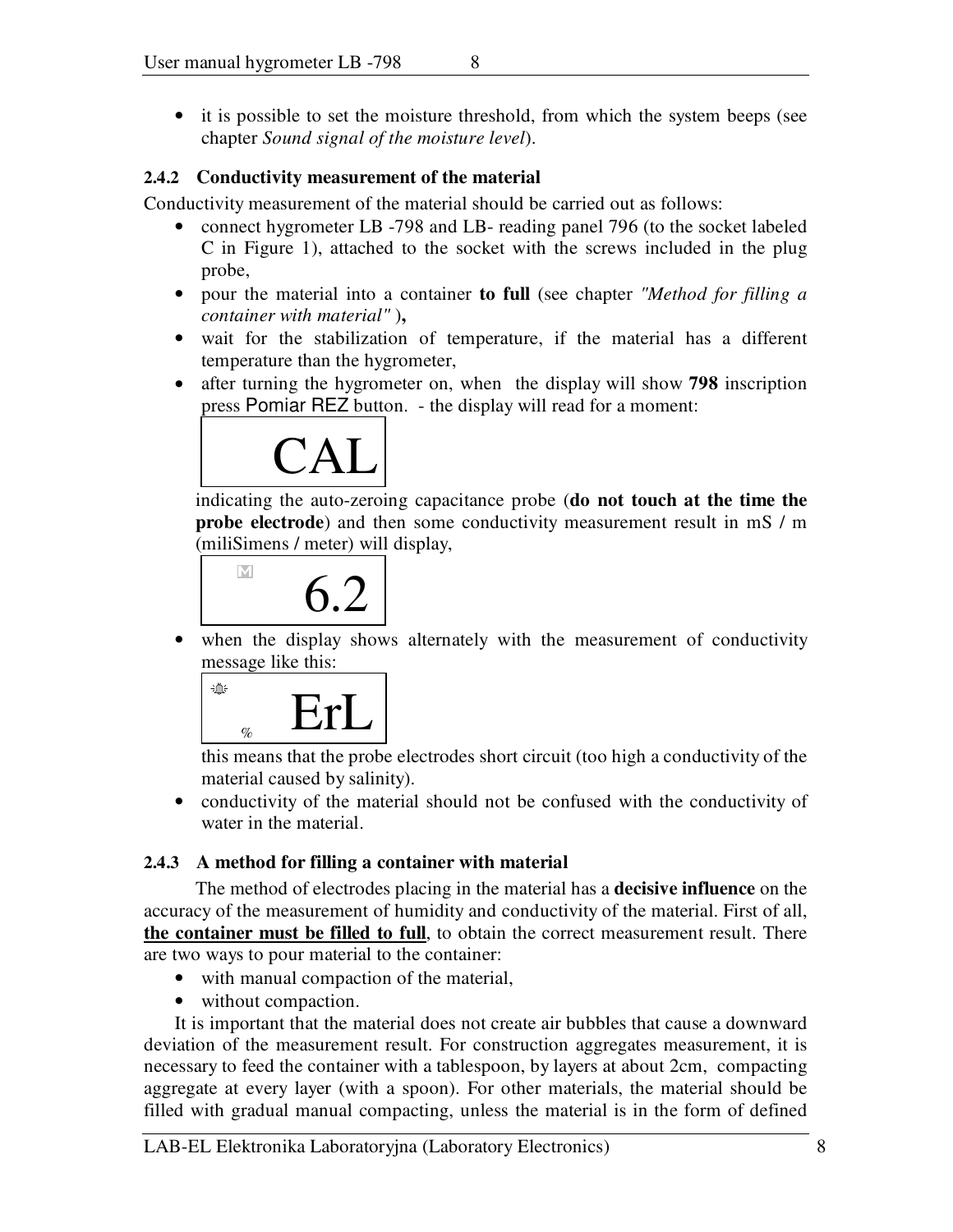pellets and does not form air bubbles - in this situation the material may be poured without compacting (for example for grains). Material compacting should be applied for the following materials: **sand, construction aggregates, sand, slag, soil, coal dust, fine coal, copper sulphate.**

Additional information during the measurement:

- the humidity measurement (conductivity) to select the sample of the material for the measurement to be hygro representative of the entire sample, or need to do some measurements and average (mix the measured material)
- after the measurement, clean and wash the container
- metal elements contained in the material increase the result.

### **2.5 Measurement of the material temperature**

A thermistor temperature sensor is placed in the bottom of the container. Measurement of the material temperature should be carried out as follows:

- connect hygrometer LB -798 and reading panel LB- 796 (to the socket labeled C in Figure 1), attached to the socket with the screws included in the plug probe,
- pour the material into a container,
- if the material has a different temperature than the hygrometer, wait for stabilization of temperature,
- After turning the display shows 798. Press T/TH display will briefly read:



indicating the auto-zeroing capacitance probe (do not touch at the time the probe electrode) and then displays the symbol °C and temperature measurement results such as:

$$
\begin{array}{|c|}\n\hline\n23.4\n\end{array}
$$

• If the measurement result is blinking, it means exceeding the measuring range.

### **2.6 Audible signal level of humidity**

The meter can be set for the humidity threshold alarm sounds. The default threshold is 50 %, if you need a different threshold, it can be set in the range 0..199.5  $%$  in increments of 0.5  $%$  in the following way:

- start the menu mode and select the **bu** menu option,
- confirm the setting with "**TAK**" (YES) button, the display shows the currently set threshold humidity, by which the sound signal is activated,
- Now you can change the threshold value by using the arrow keys  $\uparrow \downarrow$ ,
- after setting the appropriate threshold it should be confirmed by pressing YES button, the approval will be signaled acoustically and you exit to the one level above,
- you exit the menu mode by using the **NIE** (NO) button,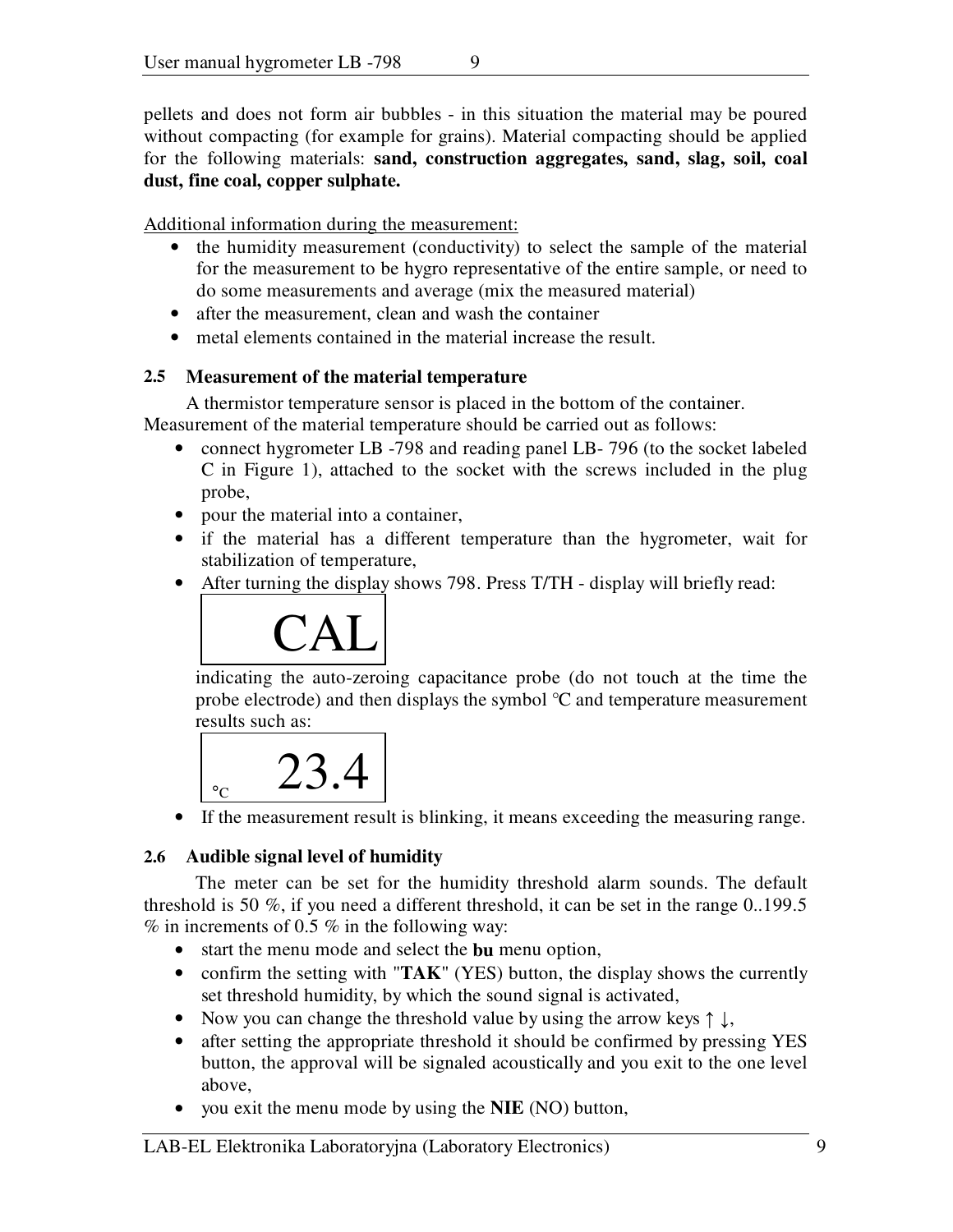• You can check by hand approach to the probe electrode whether a beep is generated when the threshold is exceeded.

#### **2.7 Calibration of the meter for new materials**

In the case of measurement of humidity of materials, which are not contained in the list of materials in an additional annex, the interpretation of the result depends on the user. The relations between the measurements are preserved , i.e. if one sample of the material indicated reading is less than the result shown on the second sample (of the same type of material), the first sample is more dry than the other.

To properly calibrate the moisture meter to indicate the result of such a mass % moisture you should provide material samples to the laboratory LAB-EL (or information on how to prepare the material) in order to calibrate the meter for the new material. Guidelines for the preparation of specimens are as follows:

- sample of the material should have a maximum expected moisture (if you can not soak the material and the water content in the material due to manufacturing processes), and should be enclosed in a sealed package,
- in the case of materials that can be soaked in, a sample should be absolutely dry state, also should be sealed,
- the amount of material approximately 1.5dm3

Calibration of the meter for the new material can also be performed by the User. You need for this the **LB79x** calibration program and appropriate instrumentation (scales, drier) or have another standard meter to measure the moisture content of the material.

The following part describes how to calibrate the probe LB-798 in order to adapt it to measure the humidity of new materials and the procedure for writing to the memory the characteristics of the materials by means of the LB79x. Prior to calibration, refer to the operating instructions describing the measurement of moisture in order to properly perform calibration measurements.

#### **2.7.1 Entering the calibration mode**

Entering the calibration is done by selecting the appropriate menu option (see Menu Mode). Therefore it is necessary:

- run mode menu and select the menu option **Pro**
- press the "**TAK**" (YES) button to confirm the selection, you will go to the calibration mode,
- calibration mode is indicated by the sign  $\frac{1}{2}$  blinking,
- when the meter is in calibration mode press T/RH to start temperature measurement,
- exit the calibration mode is performed **only** by pressing the "**wył**" (off) hygrometer button.

In the calibration mode, the display shows the value of the parameter that will be measured during the calibration measurements. This parameter should be interpreted as a square root of the dielectric constant of material (referred to as **sqrteps),** *the measurement should be made in compliance with the all guidelines, which are*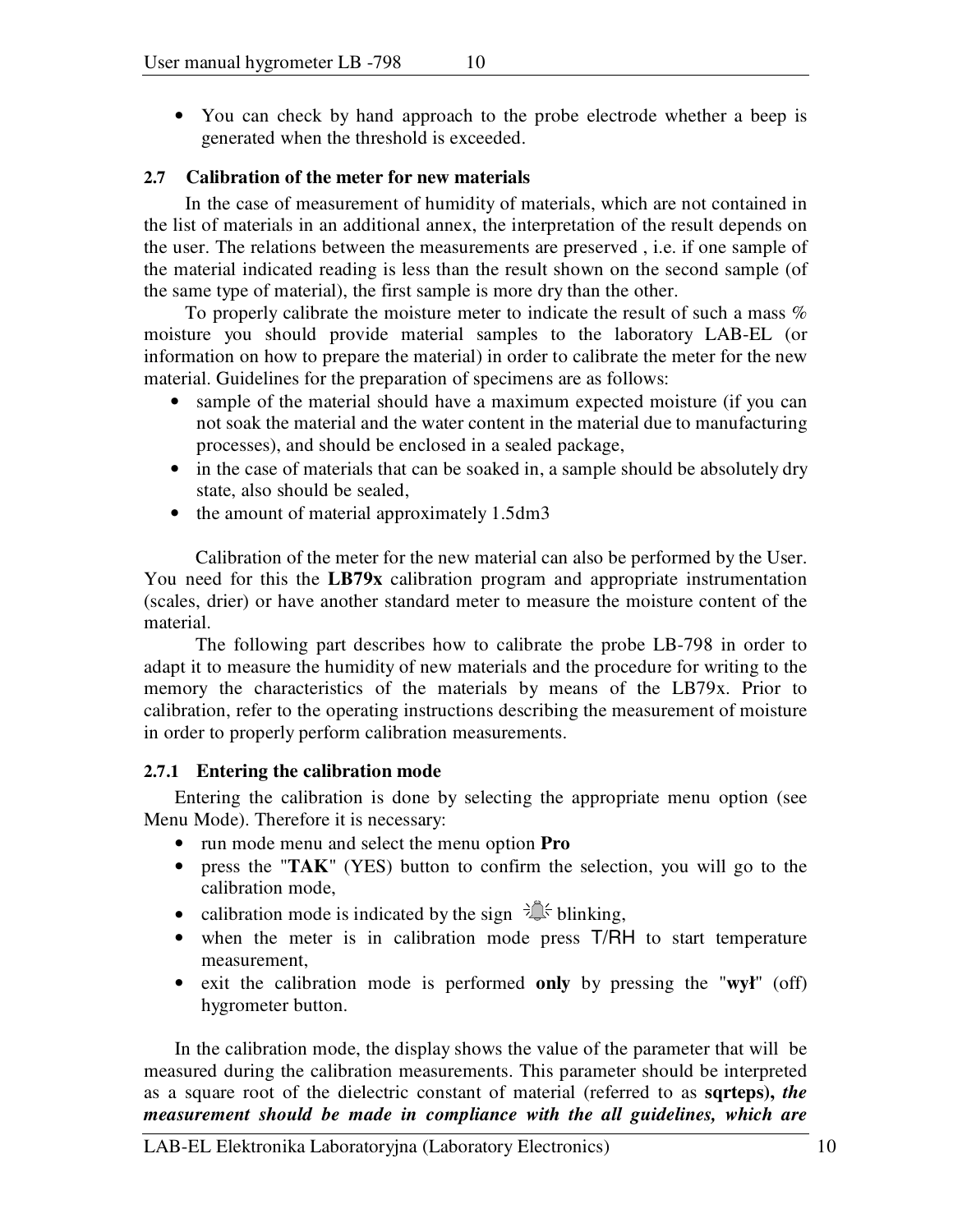#### *submitted for the moisture measurement (especially filling a container with material).*

#### **2.7.2 Performance of calibration measurements**

Meter calibration for the new material is based on performance of the parameter measurement with the LB-798 meter (in the calibration mode) and the measurement of moisture material with the other device, which is considered by the User as a model device (for example by the drying-weighing method according to the *PN-EN ISO 12570 standard –* for construction materials and products, PN-ISO 11465 or PN-ISO 11461 for soil, or with any other standard meter) for at least two different moisture material measurements, which would create a measurement range. Ideally, the humidity measured values are separated, i.e. once the material, which is considered to be almost dry, is measured, then we measure the material, which is considered as a wet one. The calibration results consists of a table with moisture material values and material parameter values, as it is presented in the Table 1.

| Humidity [%] | SqrtEps |
|--------------|---------|
|              | 2.32    |
| 10.8         | 3.42    |
| 18.1         | 4.03    |
| 25.3         | 4.84    |
| 33.6         | 5.45    |

#### **Table 1 Sample calibration table for the new material**

The greater the number of measurement points, the better the later accuracy. The calibration should be performed for the material temperature as close as possible to 20 degrees because of the correctness of automatic temperature compensation.

The measurement of parameter with averaging is recommended, i.e. for a specific material moisture the several measurements should be performed and the average calculated.

If measurements are made using **drying-weighing method**, the best way would be to dry material completely (0 % humidity) to measure the value of the parameter sqtreps for dry material (the first calibration point) and then gradually add water while stirring the material - this way new calibration points will be created up to full saturation of the material with water.

#### **2.7.3 Processing of measurement results**

After the calibration measurements there should be drawn characteristics of the material i.e. the function of humidity (parameter), for example in Excel. This function should be increasing. In general, the large part of it should be a straight line, with the curvature on the endings for the measuring ranges (for small and large humidities) may be higher. The shape should be visually assessed and, for example, the measures, which indicate their error during measurement, rejected (or if the data points are more than 15). You may calculate the approximating function by, for example, polynomials and with its help generate points evenly to write to the device. An extrapolation of characteristics is acceptable when at the end of the range there is a clear saturation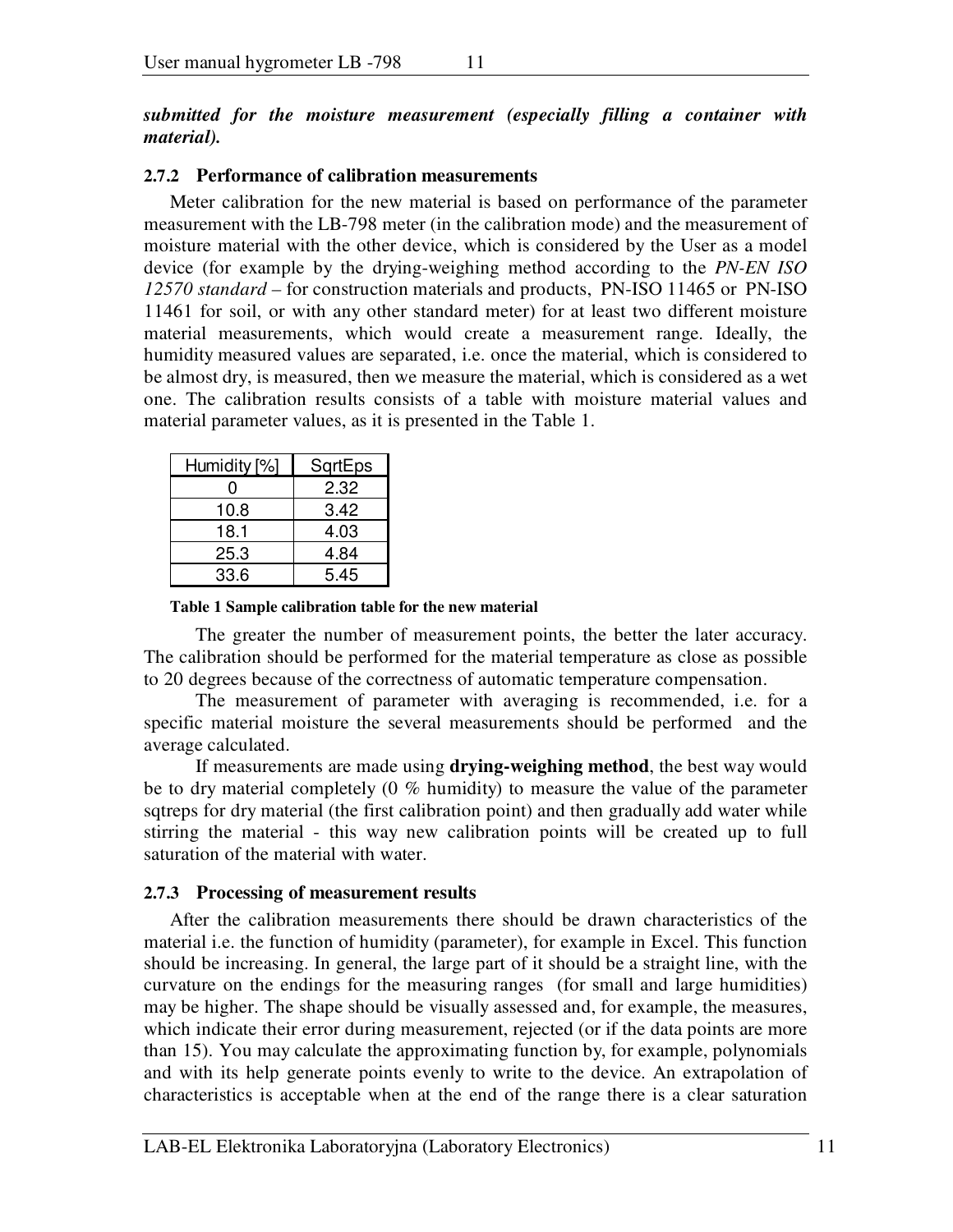(fold of the line) but during the extrapolation, it should be taken into account that the range of the parameter is approximately:

• **sqrteps - 1.0...10.0** - when parameter increases, the humidity increases too. In general extrapolation (extending beyond the measured characteristics of humidity) should be made so that the end of the measuring range for the characteristic values would be equal to the characteristic values, for example, for 100 % humidity.

### **2.7.4 Entering the characteristics of the material to the meter memory – operation of the LB79x software**

Using the LB79x calibration software enter the characteristics of the material to the memory of the meter. To do this, perform the following steps while **maintaining the specified order:**

- install the LB79x software (if it was not already installed)
	- o run the software installer located on the CD, which is supplied with the device a and sequentially perform the installer instructions,
	- o if the installation program started automatically, turn it off.
- LB -798 connection to the computer (the LB79x software should be off):
	- o when the **LB- 79xRS communication cable** is included to the set connect the cable to the LB-798 probe, on the other side of the computer (COM port), turn on the power supply to the grid,
	- o when the **LB- 376c converter** is included to the set connect the converter to the meter LB-798 on the other side of the computer (USB port) using the USB cable that is supplied with the converter set,
		- after connection of the LB-376c to the computer, the operating system should detect and automatically install the appropriate drivers for the converter – the correct operation of the LB-376c converter will be indicated by a **red LED (PWR) on,**
		- if for some reason the system does not recognize the correct converter LB-376c, the proper driver should be installed manually. The driver is located in the USB directory of LB79x software (typically this is C:\ Program Files \ LB79x \ USB). To do this, use the Windows Device Manager to find improperly installed the USB device and update the driver by indicating the position previously described.
		- the above described configuration of LB-376c converter should be done only once on the first use - every the next connection of the converter (to the same USB port) should be automatically detected by the operating system without any messages from of the operating system.
- start the LB79x software and select:
	- o COM port number (menu *Settings- serial port*), to which the meter will be connected to,
		- for the LB- 376c converter the port will be named (*USB Serial Port)*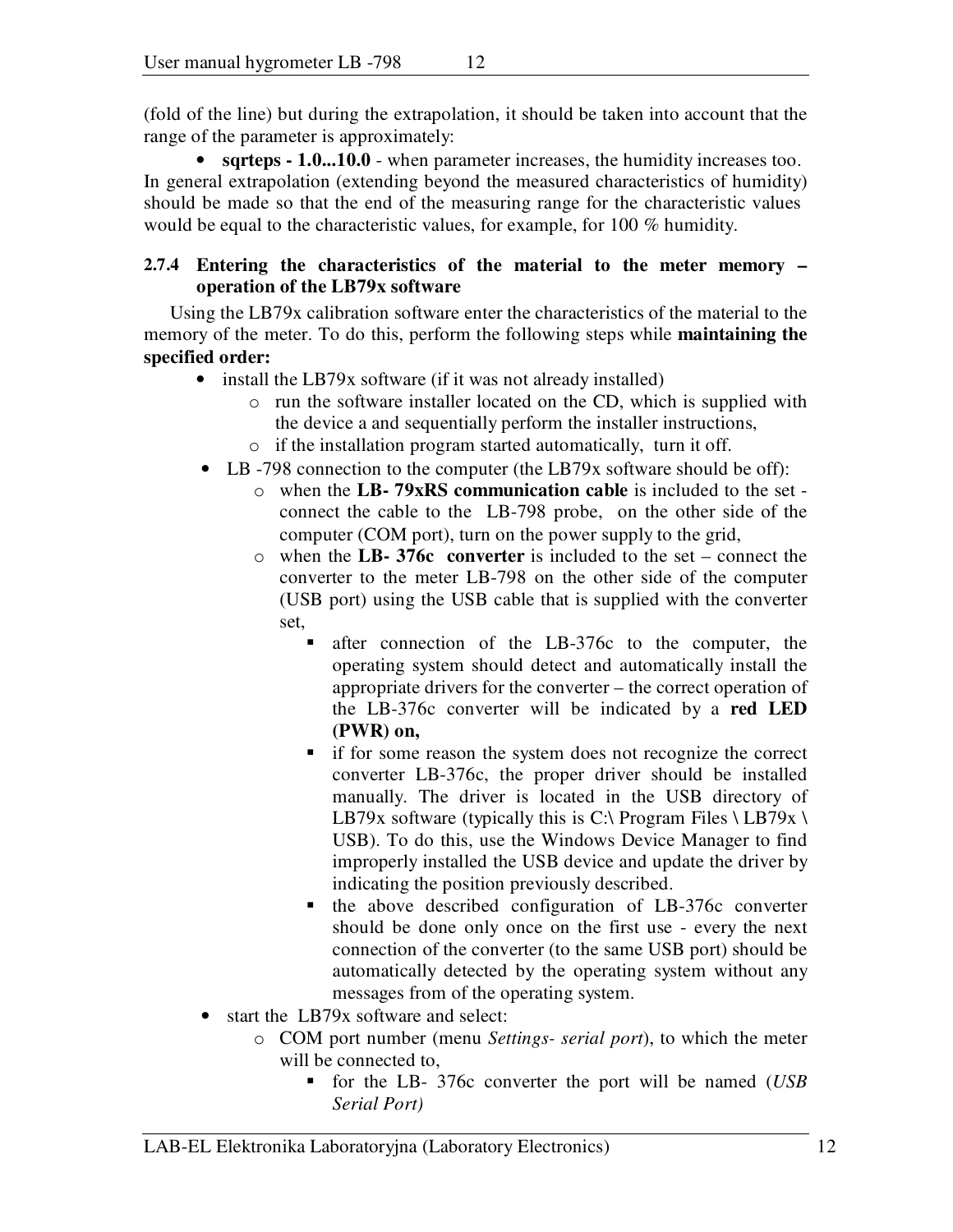- o the LB79x program stores the original settings of the port and if the device is connected to the same port as before, you may skip this step.
- in the window of the LB79x program the temperature display should show up - it proves the correctness of communication processes. When working with LB79x do not disconnect the LB-798 probe from the computer - it may lead to the loss of materials characteristics, which are recorded in the meter. The meter can be disconnected from the computer after turning off the LB79x program .

 From the Panel menu, select the submenu "*Charakterystyki Materiałów*"(Characteristics of Materials), all the characteristics of the material will be read, you should select a free characteristics record by a double clicking and fill the following fields of the characteristics record:

- activate the characteristics record (mark an appropriate box),
- select **the appropriate method of measurement** capacitance,
- activate (or not) **temperature compensation** it is recommended to activate the compensation, especially when the water volume is more than 10 % of the sample material,
- enter a three characters **material code**, the shown digits are 0...9, letters: **A, B, C, D, E, F, G, H, I, L, N, O, P, R, T, U, U, Y, V, J, a space**, when other letter is used the minus sign will be displayed; **unacceptable codes: Er0...Er9 bat 0FF, ERL, CAL.** The code will be **displayed** on the meter. If possible, the code should be associated with the type of material such as sand (in Polish - piasek) - PIA etc..
- ten characters of **material name** enter the name of the material such as sand, etc.
- **number of active points** enter how many points are active in the characteristics (2...15)
- **characteristic points** enter calibration points, the maximum number of points pairs is 15, the first and last point mark the end of the measuring range - it will be indicated by flashing a result of the measurement, using the "*wykres*" (chart) button you can see how the characteristics looks visually and whether the points are entered correctly,
- **calibration certificate number**  does not apply, you can type any indication,
- **date of the characteristic creation**  date when the characteristic has been created,
- **the date of characteristic entering**  the date when the characteristic was written to the device,
- **temperature compensation coefficients** if temperature compensation is activated, you should enter the coefficients values:  $d = 1$ ,  $a = b = c = 0$ ,
- **description of the material** 40 characters, you can briefly describe the material.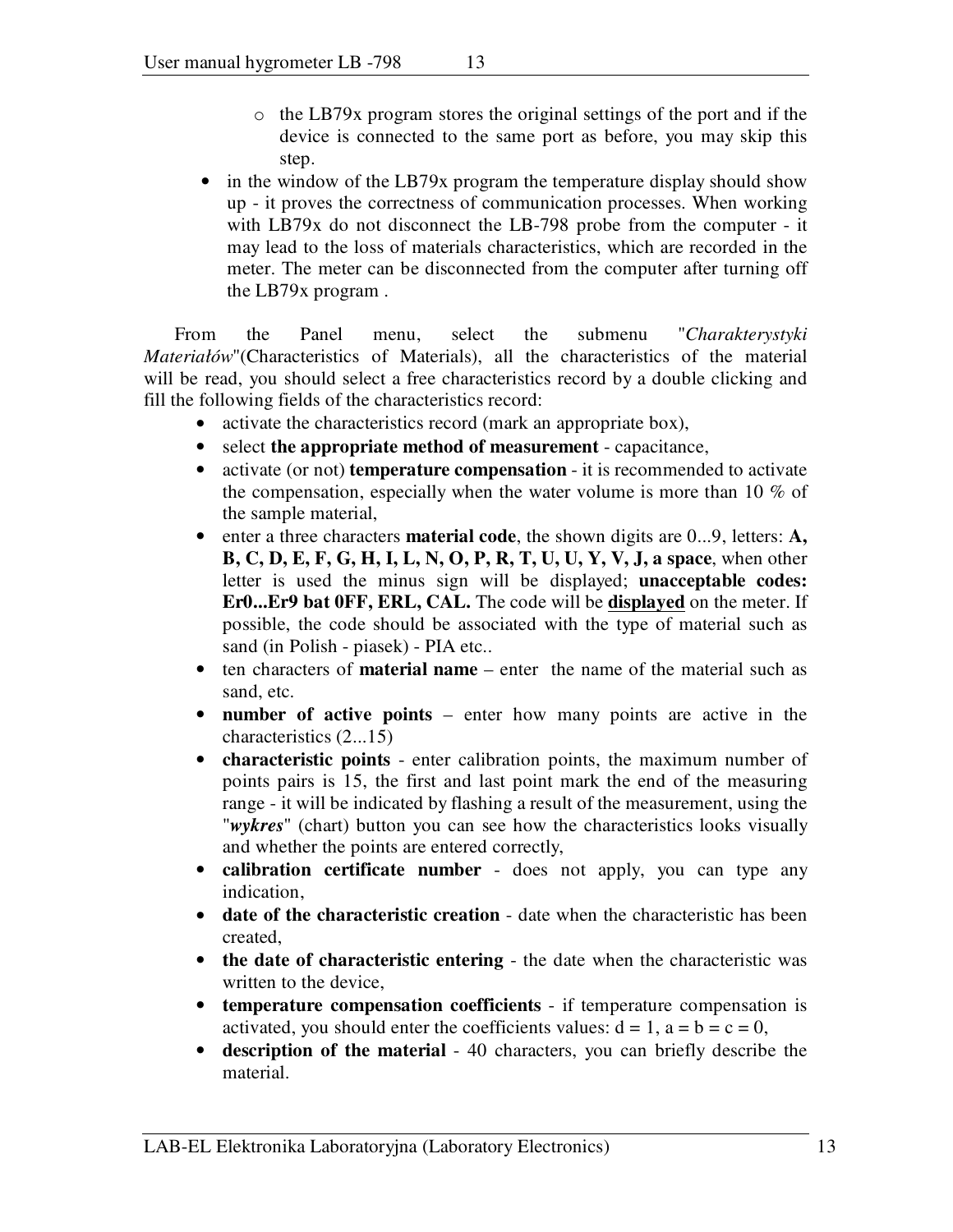After entering the characteristics to the meter, you should record characteristics on the disk with the "*eksportuj*" (export) command, this way you can easily restore the recorded characteristic in case of system failure by (using the "importuj" (import) command).

### **2.7.4.1 Authorization keys.**

For each copy of LB -798 there is assigned an authorization key provided by the manufacturer, together with the LB79x program (on request). The key is related to the type of device and its serial number. The keys are stored in the directory: KEYS of the LB79x program (for example  $C:\Per{\text{F}}$  Files\LB79x\KEYS). If the user does not have an authorization key for his/her LB79x meter, the program only will operate in a demo mode (you cannot make setting characteristics, etc.). File with the appropriate key should be copied to the KEYS directory (to read the key you should turn off and turn on the LB79x program). When selecting in the window of LB79x program select "*Ustawienia→Klucze Autoryzacyjne*" (Settings → Key Certificate Authority), you can read the current key.

### **2.7.5 Checking the meter readings for the new material**

After entering the characteristics to the memory of the meter it is recommended to perform test measurements. The measurements should be performed in the measurement mode, after you press "materiał+" or "materiał-" (material) to select an appropriate material code that has been assigned to the new material. The measurement conditions should be identical as in the calibration process, for example a similar manner filling container with material. The effect of test display is the humidity table, which is calculated by reference or humidity method measured with the LB -798 meter.

| Standard Humidity [%] | Humidity LB-798[%] |
|-----------------------|--------------------|
| 6,3                   | 6,2                |
| 11,8                  | 12,0               |
| 18,9                  | 19.2               |
| 29,9                  | 29,4               |
| 12 R                  | 42.3               |

#### **Table 2 Example table of the values obtained from the validation of the LB -798 meter indications after calibration**

### **2.8 Measurement of the dielectric constant of the material**

To measure the dielectric constant of the material you have to enter the calibration mode (Chapter *Calibration meter for new materials*) and perform measurement as if the moisture in the material is measured. In the calibration mode, the meter shows the square root of the dielectric constant of the material, to obtain the dielectric constant you square increase the measured parameter, or press and **hold** the "Pomiar POJ." button - then the display shows the dielectric constant of the material.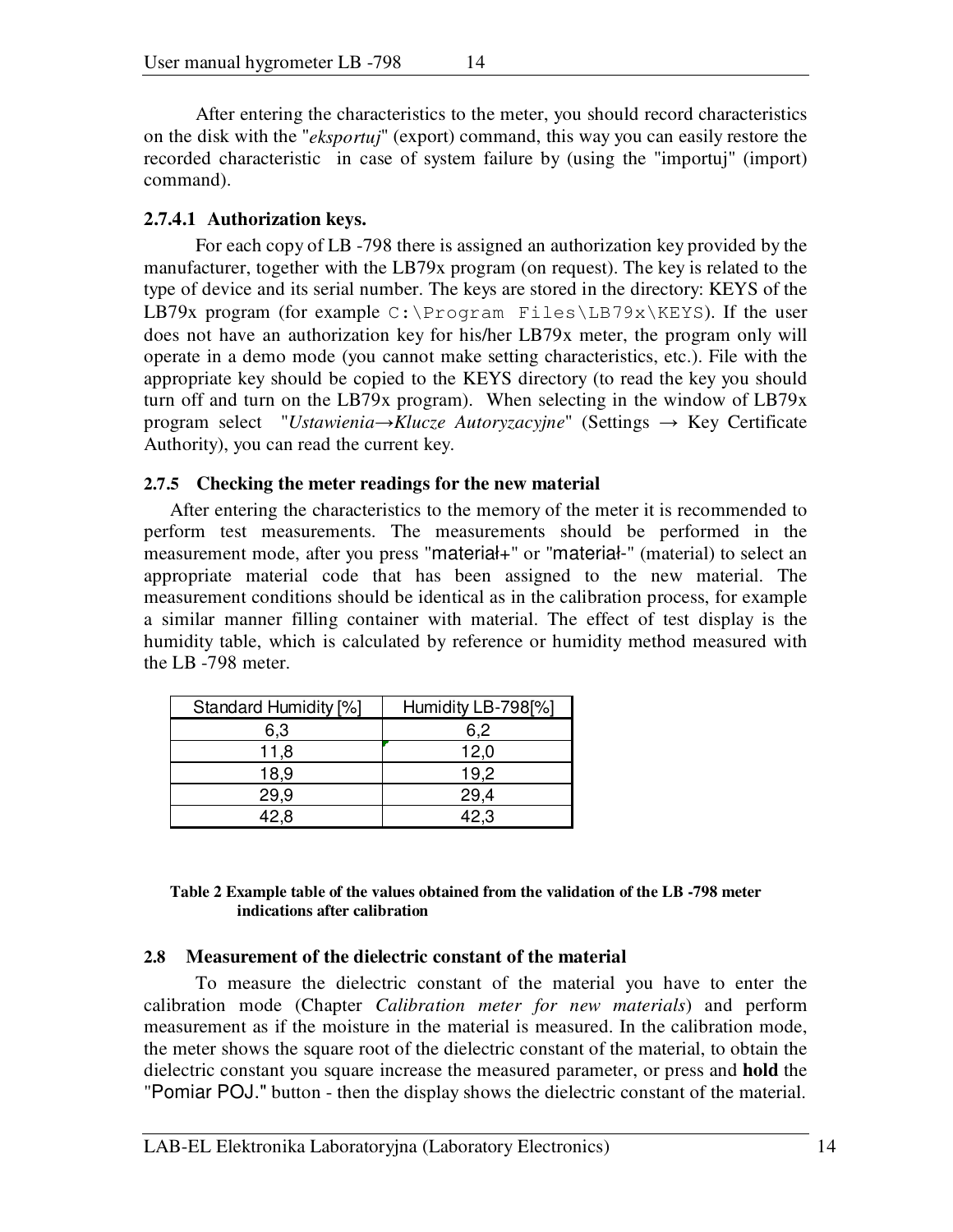Another way to measure the dielectric constant of the material is to save to the device characteristics of the material type 1:1 (two pairs of points are sufficient humidity - parameter (0,0), (10,10), **do not activate the temperature compensation !).** After creating the characteristic measurement parameter sqrteps (square root of the dielectric constant of the material) we select the appropriate code by pressing materiał+ or materiał- button for the assigned to sqrteps. This way you will not need to enter the calibration mode to measure the dielectric constant of the material.

### **2.9 Displaying an additional information**

This section describes additional messages, which are displayed on the meter.

### **2.9.1 Battery low voltage indication**

The indication of the battery low voltage is consists of two threshold:

- flashing sign  $\Box$  poor battery but it is possible to make the measurements, it is a signal to buy a new battery,
- continuous illumination of the sign  $\Box$  and the inscription shown on the display:

$$
\overset{\circ}{\phantom{a}}\phantom{ab}\phantom{ab}\text{bAt}
$$

indicates that the battery should be replaced.

### **2.9.2 Signaling excess of the measuring range**

Exceeding the measuring range (bottom and top), for both humidity and temperature, is indicated by the **flashing** of the measurement result. In special cases, the flashing of the measurement result may indicate damage to the meter. In the case of measuring conductivity there is not signaling the range - it is only a short electrodes signal - ERL.

### **2.9.3 Signaling an electrodes short circuit**

If during the measurement of humidity or conductivity on the display alternately with the result of humidity shows the message:



this means that the probe electrodes are shorted (too high a conductivity of the material caused by salinity). Then the measurement of humidity is significantly erroneous and its interpretation should be performed with caution. **Note:** This message may mean an erroneous reset of the meter (especially when it is displayed and the container is empty), so you should try to reset to zero the meter as instructed. (see the Chapter *The sonde zeroing)*

### **2.9.4 Displaying the serial number**

Entering displaying the serial number is done by selecting the appropriate menu option (see *Menu Mode*). The menu item is named "**nr**" (number) may be used to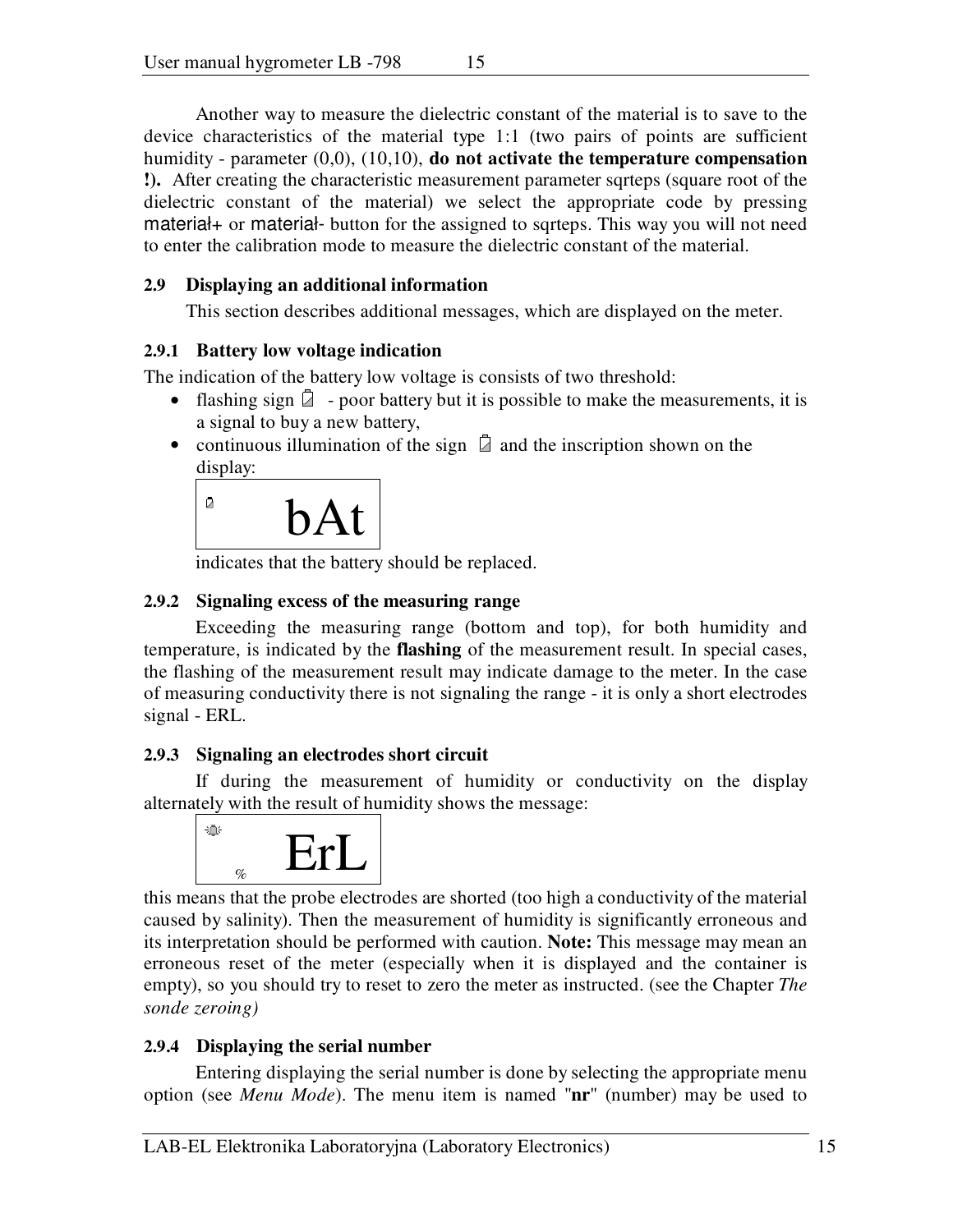display the serial number. Please confirm the menu selection with the "**TAK**" (yes) button, then the serial number will be displayed. The menu is left by using the "NIE" (NO) button.

### **2.9.5 Signaling the automatic temperature compensation**

Automatic temperature compensation is indicated by a flashing sign  $\degree$  C.

### **2.9.6 Signaling the operation mode of LB- 796 as a reading panel**

When LB- 796 works as a reading panel there is **flashing colon ":"** on the display. **Then all measurements, which are displayed are related to the probe, not to the LB- 796 panel, which also has its own measuring functions. Their starting is similar to the LB -798.** 

**2.9.7 Other messages** 

seconds:

• When you turn off the meter the following message displays briefly:



which means that after a while the meter will switch off. If it does not switch off you have to turn the device off by pressing the "**wył**" (off) button.

• After switching the capacitive method on, the message appears after several



which means the automatic zeroing of the probe (you should not touch the electrode probe at that moment).

• If after you turn on the meter or during its operation the meter displays the message:



where  $x = 0, 1, 2, 3$  or 7, it means, that this is the time to deliver the meter for the service. When  $x = 2$  - you can try to hold the "material+" button for about 10 seconds till the sign '---' shows up and wait a few seconds after that. If you still see the Er2 message you should be deliver the meter to the service. When the message OFF shows up, you should turn off and turn on the meter.

message:



indicates that there is not stored in the meter any material characteristic.

• message: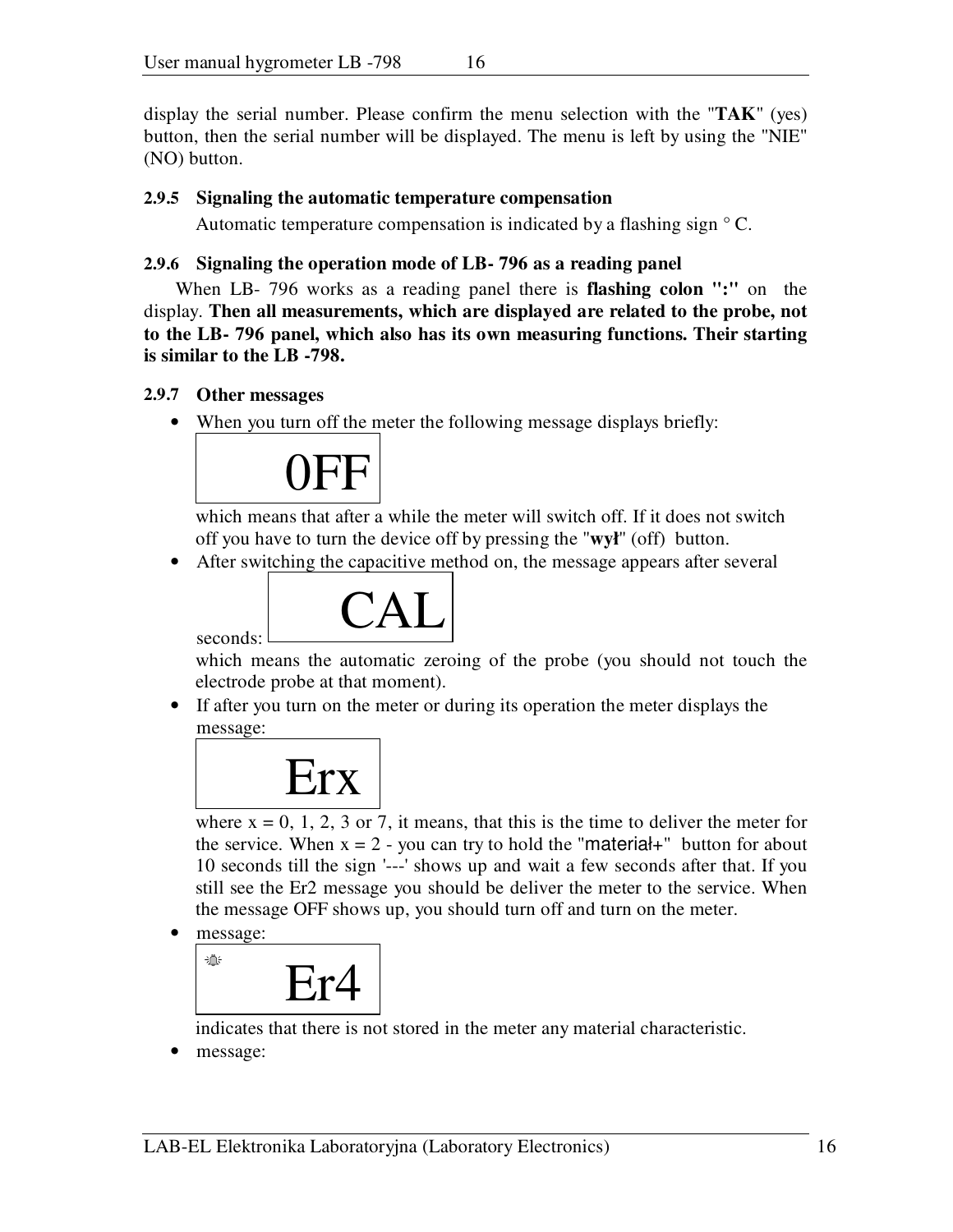

means that there is not stored in the meter any characteristics of the material in the resistive method - the message is related to the LB- 796 panel.

• message:



indicates a communication error between the LB- 796 and LB -798 probe. Generally, this error occurs if you disconnect the probe and the panel LB- 796 during measurements.

• message:



means that the reset has not been properly carried out. You should turn off the meter and try to reset again.

### **2.10 Validation hygrometer readings**

• Validation of meter readings should be made in calibration mode, so you should enter this mode (see the *Chapter Meter calibration for new materials*). The hygrometer, if the container are dry and clean, should indicate the parameter value 1.00±0.2, otherwise you should reset the probe. After filled with water (if possible use distilled water) the hygrometer should indicate the sqrteps parameter value equal to  $9.0\pm0.3$  for water at 20 °C..

### **2.10.1 Resetting the probe to zero**

To reset the probe to zero:

- complete empty and dry the container
- activate the temperature measurement mode with the T/TH button (above the button there is the inscription **ZERO (2sek.))**. Then hold the button for about two seconds, and after a few seconds a sign will show up on the display:

$$
\mathcal{L}^{\mathcal{L}}\mathcal{L}^{\mathcal{L}}\mathcal{L}^{\mathcal{L}}\mathcal{L}^{\mathcal{L}}
$$

 and the meter returns to the temperature measurement, this means the end of reset to zero. During the zeroing **you may not touch the container internal electrode**. Resetting to zero should be carried out every few weeks after validation of the readings.

### **2.11 Notes on use**

- 1. In the case of longer periods of the device inactivity, it is recommended to remove the battery from the LB- 796 panel in order to avoid pouring out of the electrolyte.
- 2. It is recommended to use good quality batteries (alkaline, lithium).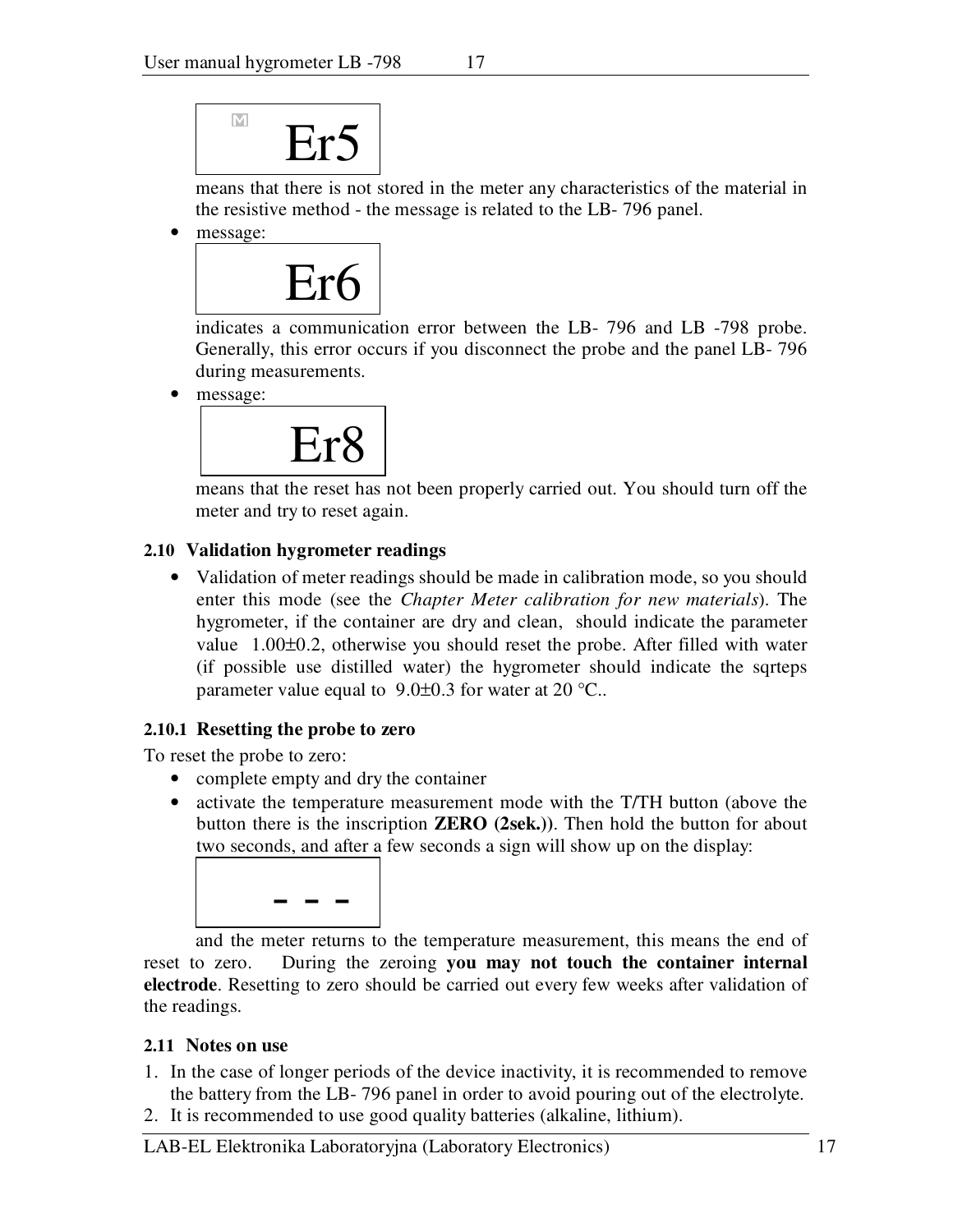- 3. You should not unplug the LB- 796 panel during device operation. Before the battery removal the keyboard should be switched off.
- 4. Do not allow water to splash on the LB- 796 panel or dew to condensate on it.
- 5. Protect your hygrometer against exposure to strong sunlight, which can lead to overheating of the device.
- 6. The hygrometer does not require maintenance.

### **3. Measurement Specifications**

This chapter presents the measurement specifications of the instrument for measuring temperature, humidity and conductivity. Measuring range of materials available in the meter is shown on the additional annex to this manual.

The hygrometer tends to show a mass humidity, which is defined as follows:

 $w[%]=\frac{water \text{ mass contained in the material}}{100}$ 

mass of the absolutely dry material

If humidity is defined otherwise, it is indicated in the additional annex to the manual (kg / kg - mass moisture, m3/m3 - volume moisture). It is possible to scale the meter to indicate the humidity defined in other method.

| PERFORMANCE DATA FOR MATERIAL MOISTURE                        |                                                                                    |  |  |  |  |  |
|---------------------------------------------------------------|------------------------------------------------------------------------------------|--|--|--|--|--|
| Measuring range                                               | depending on the type of material (shown in the table<br>with a list of materials) |  |  |  |  |  |
| Resolution of measurement                                     | 0.1%                                                                               |  |  |  |  |  |
| Uncertainty of measurement $\frac{1}{3}\%$ of measured value  |                                                                                    |  |  |  |  |  |
| PERFORMANCE DATA FOR MATERIAL CONDUCTIVITY                    |                                                                                    |  |  |  |  |  |
| Measuring range                                               | $0100$ mS/m                                                                        |  |  |  |  |  |
| Resolution of measurement                                     | $0.1$ mS / m                                                                       |  |  |  |  |  |
| Uncertainty of measurement $\parallel$ 10 % of measured value |                                                                                    |  |  |  |  |  |
| PERFORMANCE DATA FOR TEMPERATURE                              |                                                                                    |  |  |  |  |  |
| Measuring range                                               | $-20.70$ °C                                                                        |  |  |  |  |  |
| <b>Resolution of measurement</b>                              | $0.1 \degree C$                                                                    |  |  |  |  |  |
| Uncertainty of measurement                                    | $\pm$ 0.2 $\degree$ C                                                              |  |  |  |  |  |
|                                                               | <b>POWER SUPPLY</b>                                                                |  |  |  |  |  |
| <b>Battery</b>                                                | 1 battery 9V type 6F22                                                             |  |  |  |  |  |
| Other                                                         | When communicating with a computer, the meter is<br>powered by the computer        |  |  |  |  |  |
|                                                               | 5 mA - temperature measurement                                                     |  |  |  |  |  |
| Power consumption                                             | 1318 mA mA - measurement of humidity and<br>conductivity                           |  |  |  |  |  |
|                                                               | <b>OPERATING TEMPERATURE RANGE</b>                                                 |  |  |  |  |  |
| <b>Device</b>                                                 | Range                                                                              |  |  |  |  |  |